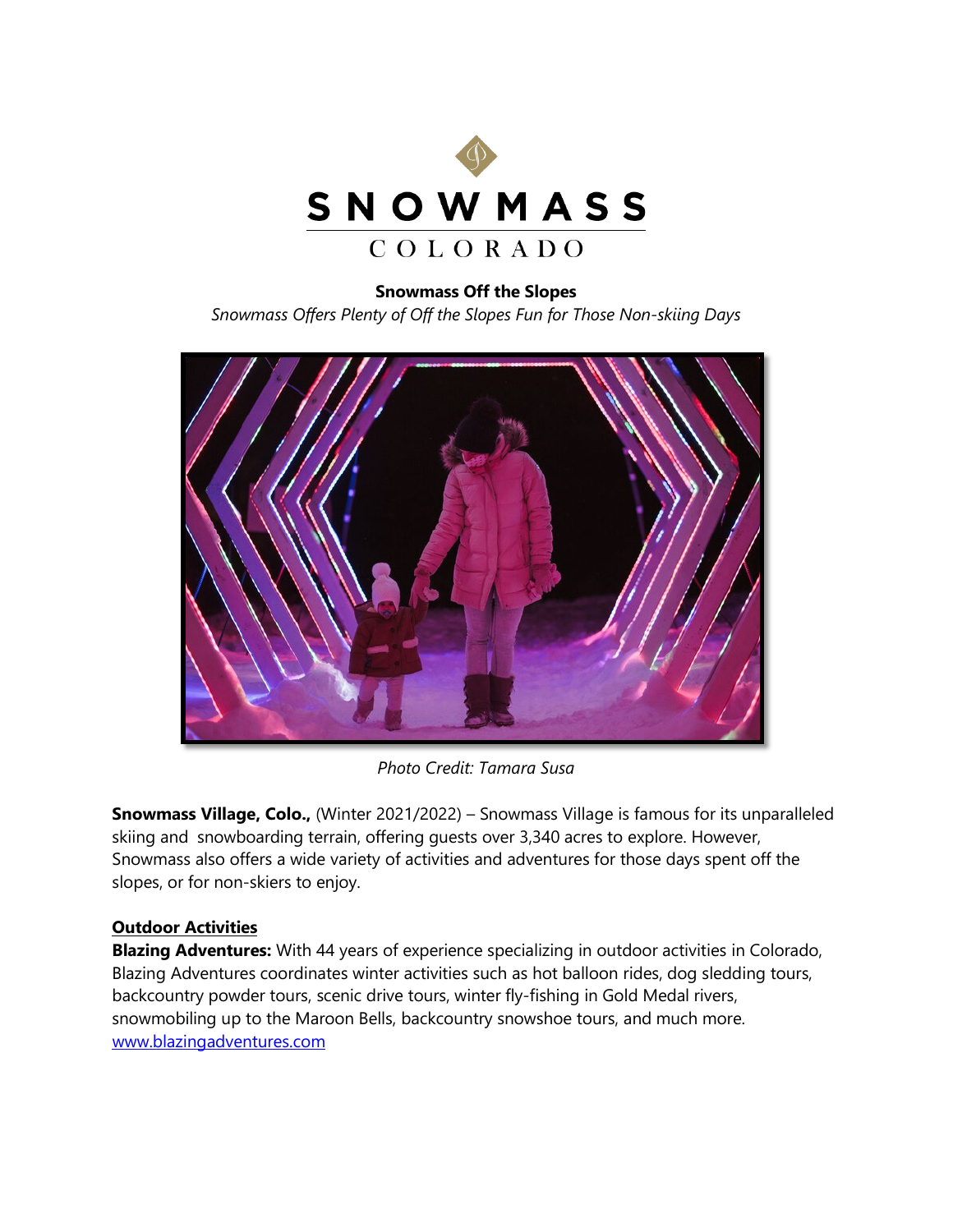**Cross Country Skiing:** Glide across snowy meadows and through silent pine forests and aspen groves on over 60 miles of groomed, all-level Nordic trails. Part of the Aspen Snowmass trail system, the largest free trail system in the US, trails can be accessed from the Snowmass Golf Course. Trail access is free; bring or rent gear. [www.gosnowmass.com/activity/cross-country](https://www.gosnowmass.com/activity/cross-country-trail-system/)[trail-system](https://www.gosnowmass.com/activity/cross-country-trail-system/)

**Krabloonik:** Krabloonik Dog Sledding offers daily tours throughout the winter season. Tours last between 45 minutes to one hour, and feature a once-in-a-lifetime experience through the Snowmass backcountry. Each sled can carry two adults and one child, and is pulled by 8-10 Alaskan husky sled dogs, guided by an experienced musher. Krabloonik also offers dining inside a cozy, 100-year-old cabin. [www.krabloonik.com](http://www.krabloonik.com/) 

**Elk Camp**: 15 minutes up the mountain from Snowmass Base Village by scenic gondola, is Elk Camp. Guests can grab a bite to eat at the Elk Camp Restaurant, enjoy rides on the Breathtaker Coaster, learn how to snowbike, and take a spin on the tubing hill. [www.aspensnowmass.com/our-mountains/snowmass/dining/elk-camp](http://www.aspensnowmass.com/our-mountains/snowmass/dining/elk-camp)

**Snowmass S'mores:** Starting on opening day, guests of all ages can enjoy Snowmass S'mores, free starting at 3:30 p.m. daily throughout the winter season, presented by Snowmass Tourism. Guests can find branded s'mores carts (which resemble oversized marshmallows) in Snowmass Base Village and on the Snowmass Mall, featuring delicious s'mores treats. [www.gosnowmass.com/activity/snowmass-smores/](http://www.gosnowmass.com/activity/snowmass-smores/)

**Snowmass Luminescence:** Snowmass Luminescence, an interactive art and light display presented by Snowmass Tourism and Aspen Snowmass, immerses guests and community members in a dazzling world of light and art, located between Snowmass Base Village and the Snowmass Mall. This year, Snowmass Luminescence features highlights such as the Electric Dandelions, giant steel and acrylic sculptures that represent dandelion flowers during the day and come to life at night as an endless firework display, and The Wave, five hundred individual suspended orbs, brought to life through light and sound, that collectively create a dynamic audiovisual experience, in the form of a sculptural wave. Snowmass Luminescence runs from sunset to 9:00 p.m. daily. [www.gosnowmass.com/activity/snowmass-luminescence/](http://www.gosnowmass.com/activity/snowmass-luminescence/) 

**Red Bull Illume:** Red Bull Illume debuts on December 4 and runs through January 2, 2022. Award-winning photographs from the 2021 Red Bull Illume Image Quest are showcased on Fanny Hill. The world's greatest adventure and action sports imagery contest showcases the most creative and captivating images of the year while also illuminating the lifestyle, culture, and passion of the photographers behind the lenses. Fifty-three renowned photo editors and experts review a total of 41,447 submissions, narrowing down the selection in five voting rounds to reach 256 semifinalists, 56 finalists, 11 category winners, and ultimately, the first-place winner of Red Bull Illume Image Quest 2021. [www.gosnowmass.com/event/redbull-illume/](https://www.gosnowmass.com/event/redbull-illume/)

**Snowmass Ice Sculptures:** From December 8, 2021 - March 2, 2022, enjoy an ever-evolving ice walk around Snowmass Village. Throughout the season, ice sculptures are placed on the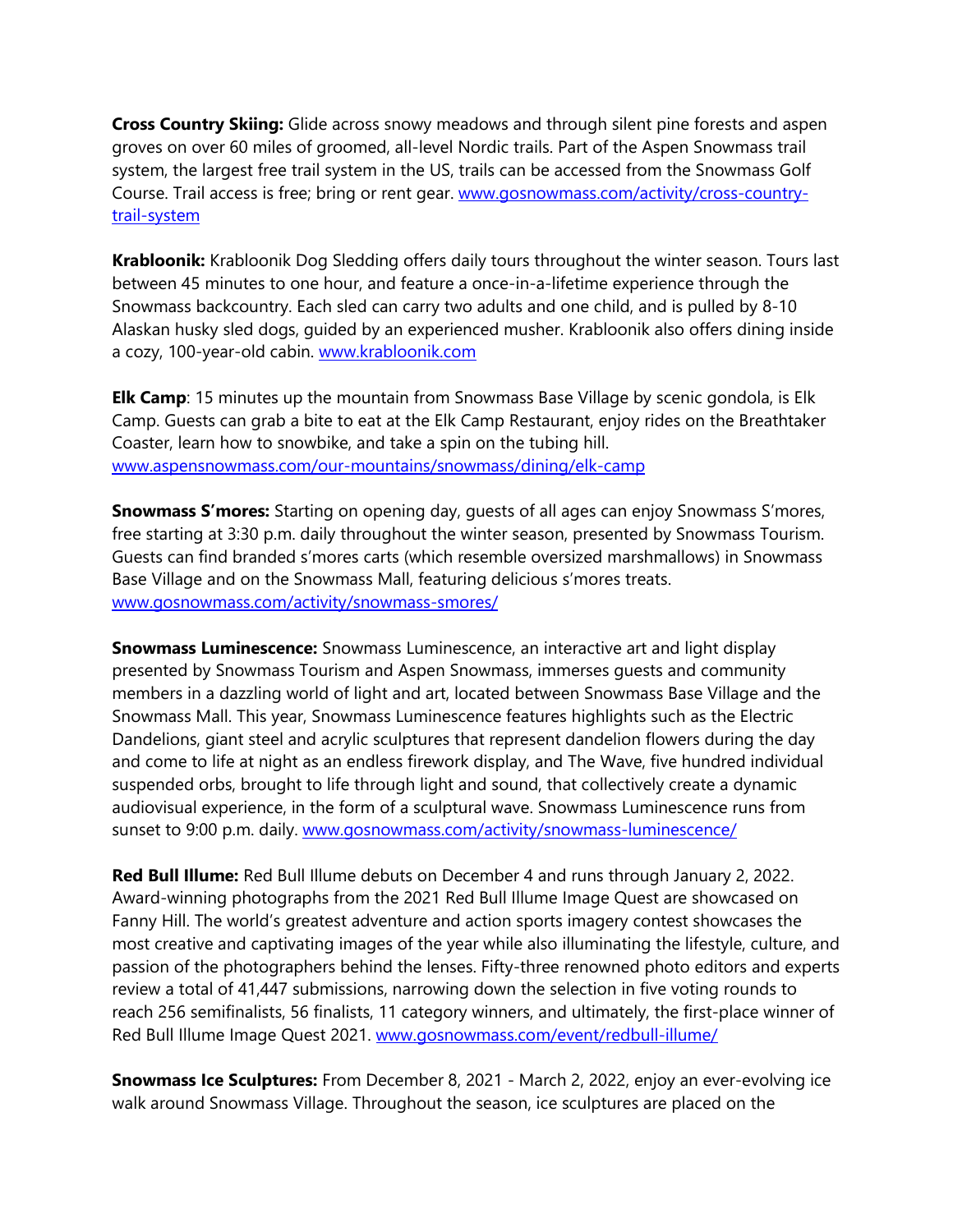Snowmass Mall and in Snowmass Base Village for guests, locals, and families of all ages to enjoy. Ice sculptures include a full-sized gondola, selfie snowflakes, ice animals, and much more. Watch the sculptures evolve throughout the season with live demos on select Wednesdays from local sculptor, Thomas Barlow. For demo dates and more information, please visit [www.gosnowmass.com/event/ice-sculptures-live-carving-demo/2021-12-08/.](http://www.gosnowmass.com/event/ice-sculptures-live-carving-demo/2021-12-08/) 

**Music on the Mall:** Every Thursday, starting December 2, 2021, through April 14, 2022, Music on Mall returns to Snowmass, featuring live music on the Tower Stage during après. Music on the Mall runs from 2:30 p.m. - 4:30 p.m. in December, January and February and moves to 3:00 p.m. - 5:00 p.m. in March and April. Performances feature local Roaring Fork Valley musicians. [www.gosnowmass.com/event/music-on-the-mall-2/2021-12-02/](http://www.gosnowmass.com/event/music-on-the-mall-2/2021-12-02/)

**Snowmass Mountain Mission:** The Snowmass Mountain Mission is an app based, village-wide scavenger hunt designed to challenge creativity, test Snowmass knowledge, and enhance selfie skills. Download the Eventzee app from the App Store, enter an email, username and password, and the event code: Snowmass. [www.gosnowmass.com/snowmass-mountain-mission](http://www.gosnowmass.com/snowmass-mountain-mission)

**Fireworks:** Guests and locals alike can enjoy festive fireworks on select Saturday nights throughout the season. With the spectacle launched from Fanny Hill, all can enjoy the colorful show from socially distanced balconies, trails, and restaurants around Snowmass Village. December 23 & 31, January TBD, February 6, March 1, and April 8. Visit [www.gosnowmass.com/events](http://www.gosnowmass.com/events) for details and specific times.

**Snowshoeing & Uphilling:** Take a two-hour, guided snowshoe tour with an ACES naturalist, starting at the top of the Elk Camp Gondola, daily at 10:00 a.m. and 1:00 p.m. Snowshoers can also visit the Snowmass Cross Country Ski & Snowshoe Center on the Snowmass Golf Course for a trek on the Snowmass cross country trails. Snowshoers can explore Snowmass Ski Area on a wide variety of uphilling trails. New for the 2021-22 ski season, a \$69 Uphill Pass for on-resort uphill access is required. Uphillers need to remain on designated, signed routes during all operating hours. During operating hours, the designated uphilling routes are treated much like a ski trail with an open or closed sign signaling if access is available at that time. Uphillers should check the Aspen Snowmass App before heading out to see if the selected route is open. For a full list of open on-mountain trails, please visit [www.aspensnowmass.com/while-you-are](http://www.aspensnowmass.com/while-you-are-here/see-all-guides/uphilling-guide)[here/see-all-guides/uphilling-guide.](http://www.aspensnowmass.com/while-you-are-here/see-all-guides/uphilling-guide)

**Ice Skating:** Want to practice a hockey stop, perfect that pirouette, or simply glide around for an evening skate? Snowmass offers two free ice skating rinks. One at The Rink in Snowmass Base Village and the other, Snowmass Village Ice Rink, at the Snowmass Town Park, located on the tennis courts for the 2021/2022 winter season. The Snowmass Village Ice Rink at the Snowmass Recreation Center offers free public skating from 9:00 a.m. – 9:00 p.m., weather permitting, while The Rink is open daily 1:00 p.m. – 9:00 p.m., weather permitting. The Rink offers free skate rentals, while the Snowmass Village Ice Rink is BYO. [www.gosnowmass.com/activity/ice-skating/](http://www.gosnowmass.com/activity/ice-skating/)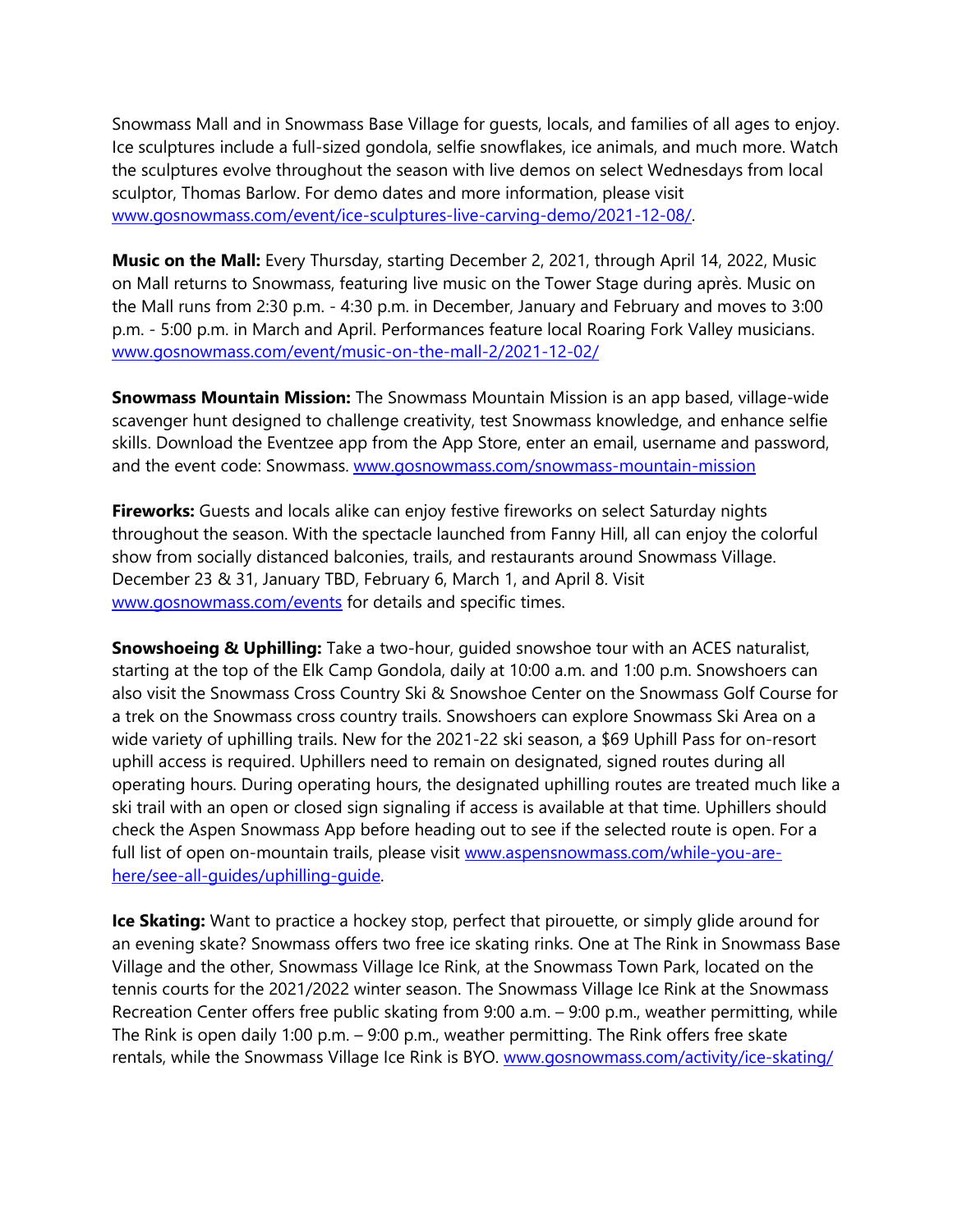**Fat Biking:** Fat bike lovers, rejoice! Snowmass is home to approximately 8 miles of groomed trails, good for fat biking. Bring your own fat bike and park for free at the Snowmass Rec Center to ride the trails Snowmass. Groomed (and paved) trails include Owl Creek, Brush Creek, Fairway, Village Way, Fox Run, and Melton Ranch. [www.gosnowmass.com/activity/fat-biking/](http://www.gosnowmass.com/activity/fat-biking/)

## **Indoor Activities**

**Spa Time**: Opening this season, the new Viewline Resort Snowmass includes the new Ayurvedic focused Lupine Spa, featuring Sundri products during massages, facials, and signature treatments. The luxurious 7,000-square-foot Spa at the Viceroy Snowmass offers selection of holistic wellness experiences, from Ute Indian-inspired therapies to contemporary beauty rituals. Alux Spalon in Snowmass Base Village and on the Snowmass Mall offers treatments for hair, nails, facials and waxing. [www.gosnowmass.com/things-to-do/retail-services](https://www.gosnowmass.com/things-to-do/retail-services/)

**Anderson Ranch Arts Center:** Founded in 1966, Anderson Ranch Arts Center is a premier destination for art making and critical dialog in the contemporary art world, bringing together aspiring and internationally renowned artists to discuss and further their work in a stimulating environment. With a campus that is free and open to the public and an extensive array of inperson and online offerings, Anderson Ranch is a hub of creative energy and activity for adults and children alike, with a host of virtual and interactive art workshops, lectures by today's most influential artists and curators, weekend classes, children's art workshops and more. [www.andersonranch.org](http://www.andersonranch.org/)

**Snowmass Recreation Center:** The 18,000-square-feet recreation facility offers unique programming for adults and children, year-round outdoor saline pools, a state-of-the-art cardio and weight room, an indoor gymnasium, aerobics classes, climbing & bouldering walls, and more. [www.snowmassrecreation.com](http://www.snowmassrecreation.com/)

**The Collective Snowmass & The Rink:** The Collective Snowmass, the hub for community activity in Snowmass Base Village, features a robust winter lineup of weekly programming. Programming includes chess club on Mondays; the return of the popular comedy series on Wednesdays; bingo night on Thursdays; live music throughout the season; ice rink performances and discos on the rink on Saturdays; and scheduled live panel discussions. The Collective also features a free ice skating rink, open daily 1:00 p.m. – 9:00 p.m., pending weather conditions. Game of Stones, the highly successful curling series, returns to The Rink on Thursday afternoons from 3:00 p.m. – 5:00 p.m., December 2 through the end of February, weather permitting. This winter, visit the Selfie Den, located adjacent to the Game Lounge. The Game Lounge is open daily from 2:00 p.m. – 8:00 p.m. Entry is free before 4:00 p.m. and is \$10/person after 4:00 p.m. For events, hours, and offerings check out [www.TheCollectiveSnowmass.com.](http://www.thecollectivesnowmass.com/)

**Shopping & Dining:** With 40 restaurants and 40 shops in Snowmass Village, Snowmass offers something for every taste and style. For an on-mountain dining experience, Elk Camp Restaurant may be accessed without skis, via the Elk Camp Gondola. On Tuesday and Thursday nights, ride a snowcat up the mountain for a four-course gourmet meal under the stars at the Lynn Britt Cabin.